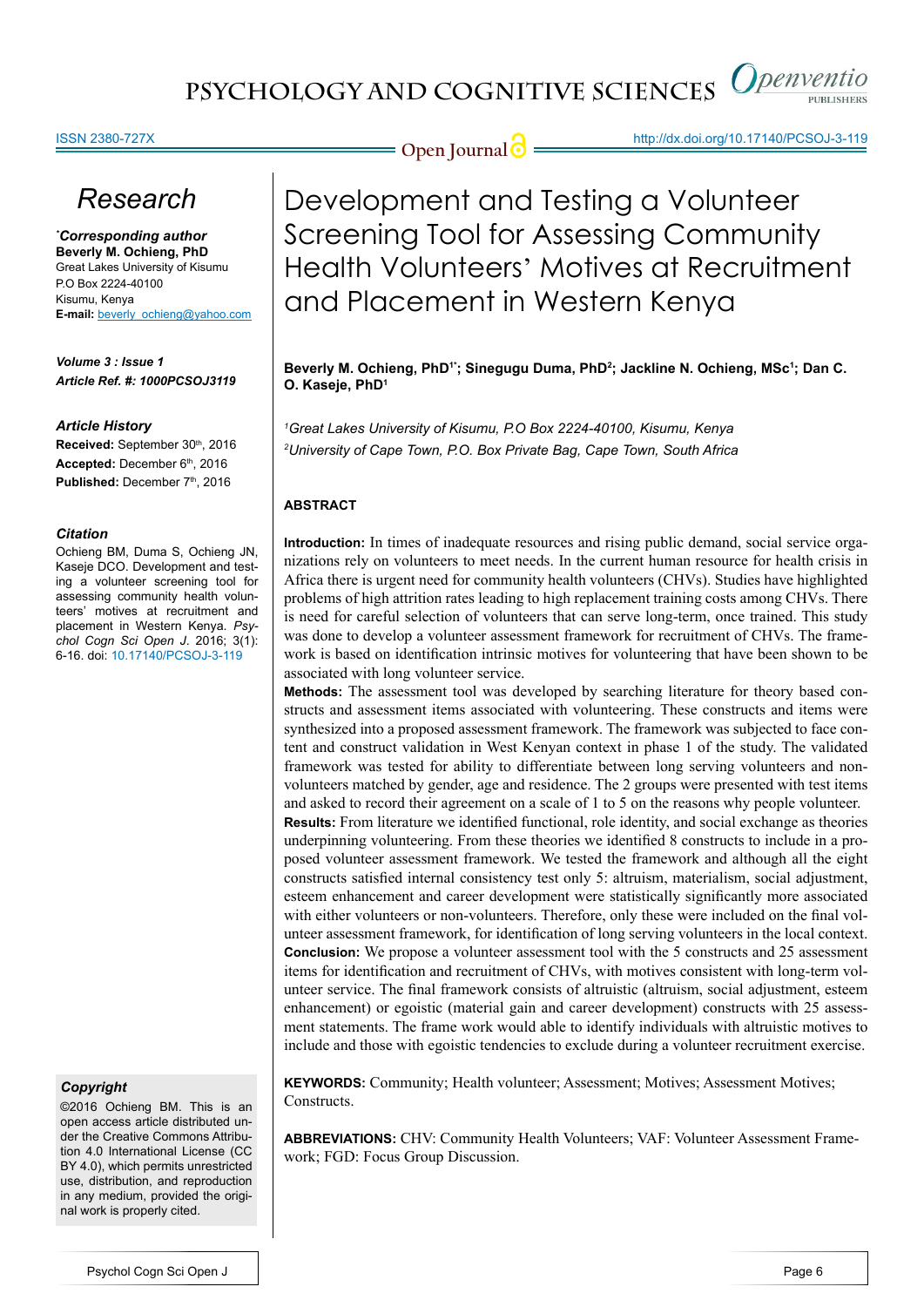Open Journal<sup>2</sup>



## **INTRODUCTION**

Volunteerism has existed for centuries and in all cultures based on the notion of solidarity and reciprocity where people live.[1](#page-9-0) Volunteering is characterized by acts undertaken freely for rea-sons other than financial gain, for the benefit of others.<sup>[2](#page-7-0)</sup> When the State cannot reach every individual and household with es-sential care it must rely on volunteers to complement its efforts.<sup>[3](#page-7-1)</sup> Community health volunteers (CHV) is such an approach, built on the local strengths, tradition and experience which has become a major service delivery strategy in Kenya[.4,5](#page-7-2)

Yet more recently, a major debate has existed as to whether people in poor settings can be expected to volunteer, particularly in delivering health services at the community level. Researchers in this field have highlighted problems such as high attrition rate and high cost of training as reasons against CHVs yet studies show their effectiveness in addressing human resource crisis,<sup>[6](#page-7-3)</sup> and have been shown to be cost-effective.<sup>[7](#page-7-4)</sup>

This paper presents the development and testing of a theory based framework for identifying volunteers likely to serve for long as community health volunteers, based their motives for volunteering. Using this framework to assess volunteers at recruitment would improve retention after training and thus reduce costs by minimizing replacement. This would improve the cost-efficiency of community volunteer programs. The paper focuses on the development and testing of a volunteer assessment framework (VAF) for Western Kenya.

## **Study Objectives**

- 1. To develop a volunteer assessment framework from theories in literature.
- 2. To test the validity and reliability of the proposed volunteer assessment framework for CHVs in the local context.

## **METHODS**

## **Development of the Volunteer Assessment Framework**

We reviewed literature to identify theories on volunteerism relevant to CHVs, intrinsic and extrinsic factors that have been shown to influence volunteer retention and performance. We searched for the volunteer assessment items that have been used in the field of volunteerism research in order to develop an assessment framework. The search was limited to published literature in English globally scope and unlimited time period. The keywords used in the search included theories, volunteer, motives.

The search engine used was mainly Google and data bases included MEDLINE, CINAHL, Cochrane, PSYCNET, HINARI, EMBASE, POPLINE information was extracted using theories, motives and assessment items as themes. Constructs and items to measure them were identified as described by researchers.<sup>[8-10](#page-8-0)</sup> This process yielded an emerging framework to be tested in the local setting.

Face and content validity was undertaken in a population of 300 respondents as described Netemeyer, $<sup>11</sup>$  and Hogan</sup> and Greenfield.[12](#page-8-2) This was done in Kisumu district, a population similar to the study population, using self-administered questionnaires. In addition the researcher conducted a focus group discussion (FGD) and key informant interviews with local community resource people to ensure that constructs and assessment items were suited to the local socio-cultural context. From the pretest new suggestions were incorporated in the draft framework. Further, a panel of content experts reviewed the proposed assessment items to verify that they were appropriate indicators of respective constructs, as described by Schultz and Whitney<sup>13</sup> to refine the tool.

The resulting draft Volunteer Assessment Framework consisted of 8 constructs with a total of 84 assessment items. It was translated into local languages (Kiswahili and Luo) by 2 pairs of the respective language experts and back translated to English by independent language experts to confirm the accuracy of the local language versions of the framework. The final draft from the face and content validity data was pretested a population similar to the study population to ensure that constructs and assessment items were suited to the local socio-cultural context. The framework was transformed into structured questionnaires administered to 150 volunteers and 150 non-volunteers matched by sex, age and residence. The respondents were to express their agreement with assessment statements based on Likert scale, to determine suitability the constructs and assessment items as expressed in the local language, in terms of the questions and meanings conveyed to suit the local setting in which the tool would be used.

### **Testing of the Volunteer Assessment Framework**

The testing of the framework was carried out in Nyakach, Rarieda and Butere Sub-Counties in Western Kenya. The study population consisted of all community health volunteers listed by the Sub Counties of study and their next door neighbors. All 530 CHVs who had been active as volunteers for 5 or more years were enrolled in the study. A similar number of neighbors that were non-volunteers were also recruited into the study as comparison group, matched by gender, residence and age, making the sample population 1060.

The proposed VAF was tested in 2 steps. First, construct validity was assessed using Cronbach's alpha index,<sup>[14](#page-8-4)</sup> to establish the reliability of the internal consistency of the framework. The responses on volunteers' motives were thus validated by correlations with construct measures, in the local context. The internal consistency test was thus undertaken using the Cron-bach's alpha coefficient test, as described by Polit and Beck.<sup>[15](#page-8-5)</sup>

To identify constructs and items that were more associ-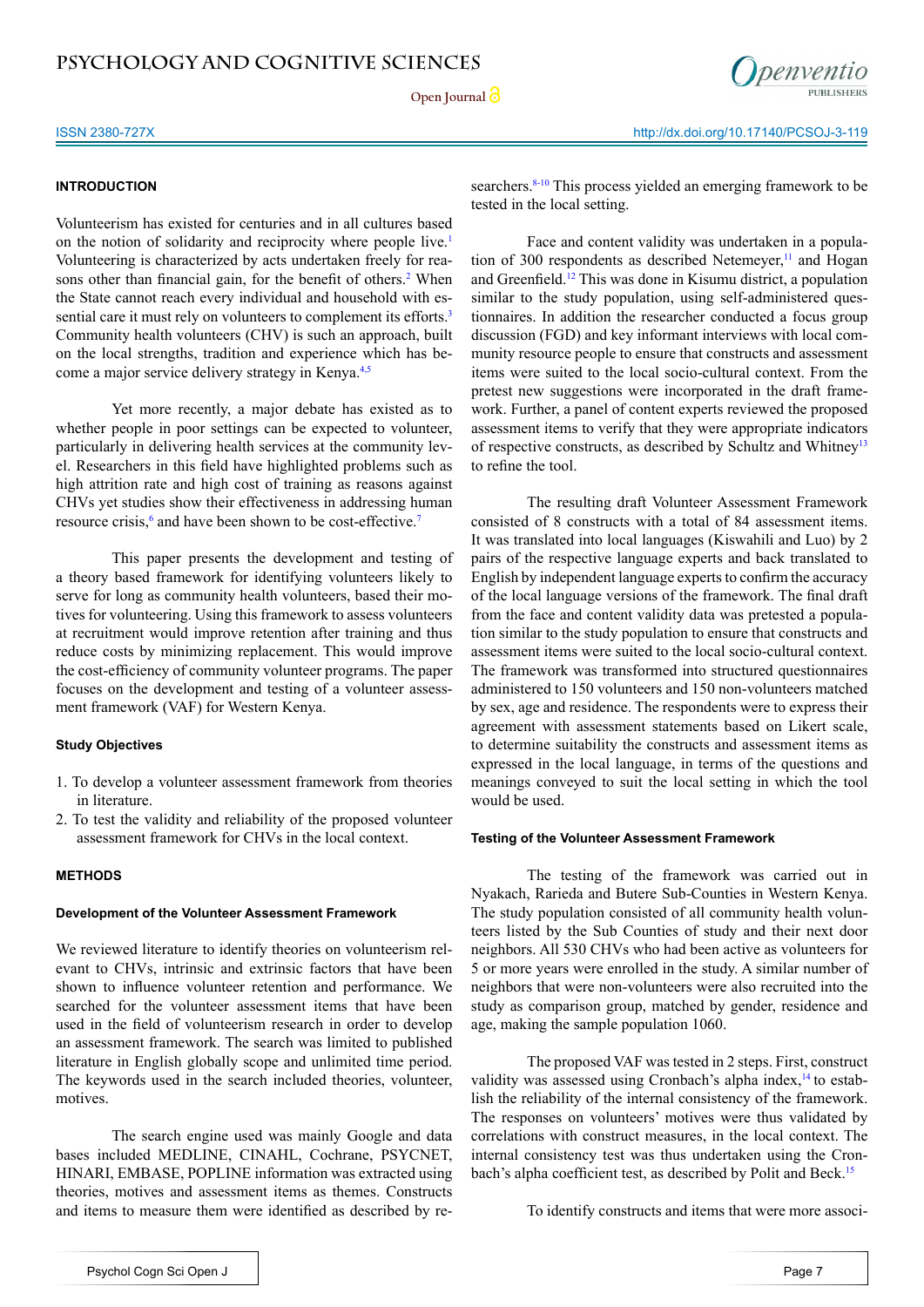Open Journal<sup>2</sup>



ISSN 2380-727X http://dx.doi.org/10.17140/PCSOJ-3-119

ated with CHVs than non-CHVs the framework was assessed to identify constructs and assessment items demonstrating the responses among volunteers that were significantly different from non-volunteers. This was done by presenting the descriptions of the 8 volunteer motives contained in the tool being tested, to the 1062 respondents, half of whom were non-CHVs, by self administered structured statements. The assessment items explored responses to statements designed to assess motives for volunteering, under the 8 constructs. The participants were to express the degree to which they agreed or disagreed with the assessment items as stated, concerning reasons why people volunteer, based on a Likert scale of 1 to 5.

We used cluster analysis to determine association between the constructs and assessment items statistically significantly more with volunteers than with non-volunteers. We clustered the responses into agree (4, 5), undecided (3) and disagree (1, 2) and cross tabulated against the proportions among volunteers and non-volunteers. We compared the proportions in the different clusters for each of the constructs and assessment items. The significance of difference in proportions between the 2 groups was assessed by a chi-square statistic  $(\chi^2)$ , degrees of freedom (df) and significance values (*p*). This was used to examine the relationship between constructs and assessment items and volunteer status. The constructs and assessment items that showed statistically different scores between volunteers and non-volunteers, were considered suitable for inclusion in the final volunteer assessment framework. A *p* value < 0.05 was considered statistically significant.

We obtained ethical approval from the Great Lakes University of Kisumu ethical review board.

## **Findings**

**From literature:** Motivation has been examined from psychoso-cial,<sup>[16](#page-8-6)</sup> need-based,<sup>17</sup> intrinsic factors,<sup>[18](#page-8-8)</sup> social identity,<sup>19</sup> valuebased, $20$  and self concept-based.<sup>[21](#page-8-11)</sup> Key concepts described by other researchers include concepts from the social exchange, $22$ functional approach<sup>23</sup> and role identity<sup>24</sup> theories. Applying the theories to better understand why volunteering is good for ev-eryone.<sup>[25](#page-8-15)</sup> People continue to volunteer to the extent that their experiences fulfill their relevant motives.[26,27](#page-8-16)

Social exchange theory was developed by Kohlberg.[22](#page-8-12)[,28,29](#page-8-17) It underpins the motive of material gain, such as remuneration, as a basis for volunteering, people volunteer according to perceived reward, balancing contributions and rewards. Similar motives have been described as extrinsic motivation. $30,31$ 

**Functional theory:** Clary and Snyder<sup>32</sup> defined functional analysis as being "concerned with the reasons and purposes that underlie and generate psychological phenomena served by people's beliefs and their actions". The main premise is that while different people can perform the same actions, the actions serve different psychological functions for different individuals.<sup>31,33,34</sup>

Clary and Snyder $32$  found that individuals who reported greater satisfaction also expressed stronger intentions to continue volunteering. Indeed, satisfaction was shown to correlate with time spent volunteering and longevity of service.<sup>35</sup> Material motives include rewards such as strengthening one's résumé, and developing one's career, Morrow-Howell and Mui.[36](#page-9-2)

**Role identity theory:** Role identity theory, developed from social psychology, which states that individuals classify themselves and others according to their social roles. Individuals adopt multiple roles which have associated behavioral expectations.<sup>37</sup> These roles impact on their role identity suggesting psycho-social benefits from volunteer activities.<sup>38</sup> According to this perspective roles are stable across time and situations<sup>39</sup> and individuals will seek to reinforce their role perceptions, motivated by factors such as self-esteem and efficacy.<sup>40,41</sup> A key dimension of role identity is role enhancement, $42$  benefits of accumulation of social roles. Roles have a buffering effect contributing to the need to be productive and maintain meaning throughout life.<sup>43</sup> These benefits are considered important by those who choose to volunteer[.44,45](#page-9-9) Volunteering becomes, not so much what one does, but who one is Van Dyne and Farmer.<sup>26</sup> Finkelstein<sup>46</sup> stresses that role identity dictates how others perceive you and is important throughout life Stryker.<sup>37</sup> Warburton<sup>47</sup> suggests that volunteering in health may provide a key role for those affected by the erosion of traditional family and cultural values in the African context.

Social motives refer to individual satisfactions with rewards of interpersonal interactions Morrow-Howell and Mui.<sup>36</sup> They identified three major categories of volunteer motivations: (1) Altruistic (2) Material and (3) Social. Altruistic motives pertain to intangible rewards that are intrinsic to the volunteering act itself, namely satisfactions resulting from feeling that one has helped someone else. A study by Anderson and Moore<sup>49</sup> provided empirical evidence for altruistic motives for volunteering. They seek to translate their deeply held values into actions $50$ similar to the need for esteem.<sup>[17](#page-8-7)</sup>

In a research program on AIDS volunteers, Omoto and Snyder<sup>[35](#page-9-1)</sup> found that 5 specific motives for volunteer work could be consistently identified: (1) values, and (2) community concern, which are altruistic. Community concern reflects people's sense of obligation to their community, Omoto $51$ , Penner $52$ ; (3) understanding, (4) esteem enhancement, which are social and (5) personal development which is materialistic. Understanding reflects the fact that volunteering may serve to satisfy a person's intellectual curiosity about other people, a social construct. Esteem enhancement encompasses motivations dealing with finding ways to cope with guilt over being more fortunate than others which is social. Finally, personal development focuses on personal growth, considered materialistic. Similarly, Clary<sup>[10](#page-8-21)</sup> identified 5 factors relating to intention to volunteer<sup>10</sup>: (1) value expression, (2) knowledge, (3) social adjustment, (4) ego protection, and (5) utilitarian concern which correspond to Omoto and Snyder's. $35$  Clary's<sup>[8](#page-8-0)</sup> 6 motivations, which they claim to be of generic relevance to volunteerism, (1) values, (2) understanding,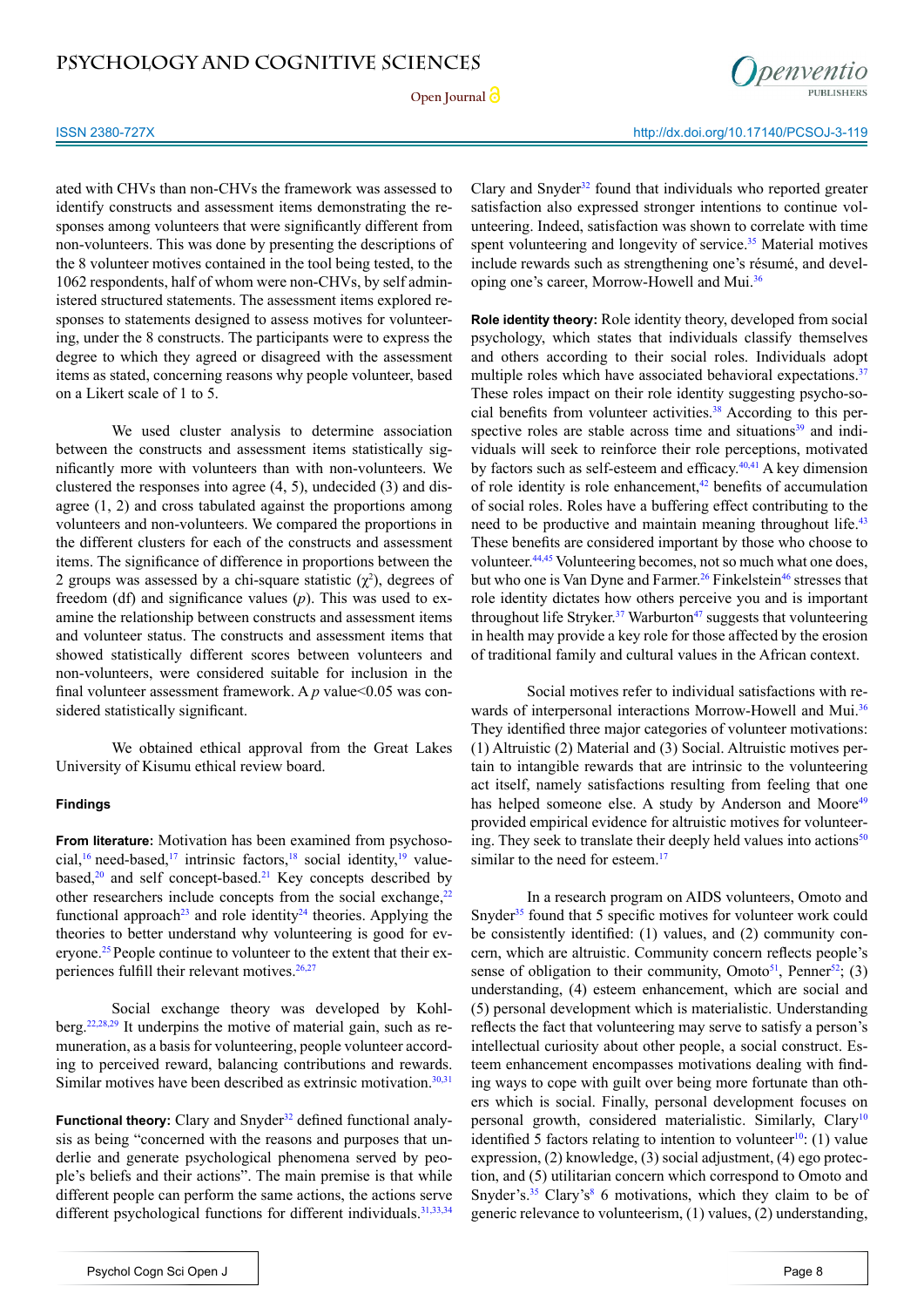**Open Journal** 



(3) social, (4) protective (5) enhancement and (6) career devel-opment. Ochieng<sup>[53](#page-9-16)</sup> added spirituality as an important construct in Kenya's local setting, along with material gain and community concern highlighted in her study.<sup>53</sup>

The following 8 motive constructs were identified from literature: for use in proposed volunteer assessment framework (Table 1).

**1. Altruistic:** Motives have intangible rewards, intrinsic to the volunteering act itself, namely satisfactions resulted from feeling that one has helped someone else. They are based on underlying beliefs held that one should make humanitarian contributions to society.<sup>35[,54](#page-9-17)</sup> Anderson and Moore<sup>49</sup> suggested measurement items as: the person tends to think about the welfare of other people, feels empathy for them, and acts to benefit them, looks for opportunity to express their humanitarian concerns.

**2. Community Concern:** This reflects people's sense of obliga-tion to their community as described by Omoto and Snyder.<sup>[35](#page-9-1)</sup>

**3. Spirituality:** Mentioned by Ochieng<sup>53</sup> in her study among volunteers in Kenya.

**4. Social adjustment:** Social motives refer to individual satisfactions with rewards of interpersonal interactions, group identification, and networking.[10](#page-8-21),[36](#page-9-2) Participating in activities viewed favorably by important others and group.

**5. Esteem enhancement:** Are positive strivings of the ego and self-confidence.<sup>10</sup> Helping is a means of maintaining positive feelings about themselves.<sup>55,56</sup>

**6. Development of understanding:** Opportunity to learn, and satisfy intellectual curiosity.[10,](#page-8-21)[35](#page-9-1)[,54](#page-9-17)

**7. Material gain:** Material motives, according to Morrow-Howell and Mui<sup>36</sup> are concerned with extrinsic tangible rewards.

**8. Career enhancement:** Volunteerism enhances one's career Beale,<sup>57</sup> "stepping stones" to employment by learning skills,  $35$ improves labor market value,<sup>[58](#page-9-20)</sup> self-development experience for youth.<sup>[59](#page-10-0)</sup>

### **Testing of the Framework**

All the motive constructs in the proposed Volunteer Assessment Framework satisfied internal consistency test, described by Polit and Beck,<sup>[15](#page-8-5)</sup> scoring greater than Cronbach alpha 0.8 (Table 2).

| <b>Theories</b>                  | <b>Motives</b>                  | <b>Assessment items</b>                                                                                                                                                                                                                                                                                                                                          |
|----------------------------------|---------------------------------|------------------------------------------------------------------------------------------------------------------------------------------------------------------------------------------------------------------------------------------------------------------------------------------------------------------------------------------------------------------|
| Functional theory/ Role identity | Altruistic                      | Feeling to help others, Belief in helping others, Thinks about the welfare of others, Feeling empathy<br>for others, acting to benefit others Express humanitarian concern, Feeling to translate deeply held<br>values to action                                                                                                                                 |
| Functional theory                | <b>Community Concern</b>        | Sense of obligation to community, contributing to society                                                                                                                                                                                                                                                                                                        |
|                                  | Spirituality                    |                                                                                                                                                                                                                                                                                                                                                                  |
| Role identity                    | Social adjustment               | Normative social pressure, getting along with others, Need to respond to group demand, Emotional<br>gratification, desire to interact with others, build relationship with others, Activities viewed favorably<br>by others, meeting expectations of others, self concept, Considers volunteering as a leisure activity,<br>Satisfies the expectations of others |
| Role identity                    | Esteem enhancement              | Enhance self confidence, to feel good about one-self, Self improvement, self acceptance, Brings<br>meaning and purpose to life, Contributes to well-being, Valuable to self                                                                                                                                                                                      |
| Role identity theory             | Development of<br>understanding | Satisfies intellectual curiosity about other people and their problems, Educational experience,<br>Chance to gain new experience, Opportunity to challenge self, test existing skills                                                                                                                                                                            |
| Functional theory                | Career development              | Learning job related skills, Offers employment opportunity, Maintain employment skills, Opportunity<br>to make friends and learn from them new skills, Learn more about area of interest, Increase job<br>prospects, Career path, Stepping stone to job                                                                                                          |
| Social exchange theory           | Material gain                   | Benefit in kind or cash, Benefit from materials, Frequent rewards, Benefits add wealth                                                                                                                                                                                                                                                                           |

Table 1: Assessment items by motives and theories

| <b>Constructs</b><br>(Volunteer Motives) | Cronbach's<br>Alpha | <b>Cronbach's Alpha</b><br><b>Based on Standardized Items</b> | No. of Items |
|------------------------------------------|---------------------|---------------------------------------------------------------|--------------|
| Altruistic                               | 0.84                | 0.84                                                          | 12           |
| Development of<br>Understanding          | 0.85                | 0.85                                                          | 10           |
| <b>Community Concern</b>                 | 0.91                | 0.92                                                          | 20           |
| <b>Esteem Enhancement</b>                | 0.87                | 0.87                                                          | 10           |
| Social Adjustment                        | 0.91                | 0.91                                                          | 13           |
| Material Gain                            | 0.90                | 0.90                                                          | 5            |
| Career Development                       | 0.86                | 0.86                                                          | 11           |
| Spirituality                             | 0.80                | 0.80                                                          | 5            |

**Table 2:** Conbach's Coefficient alpha values by motive constructs.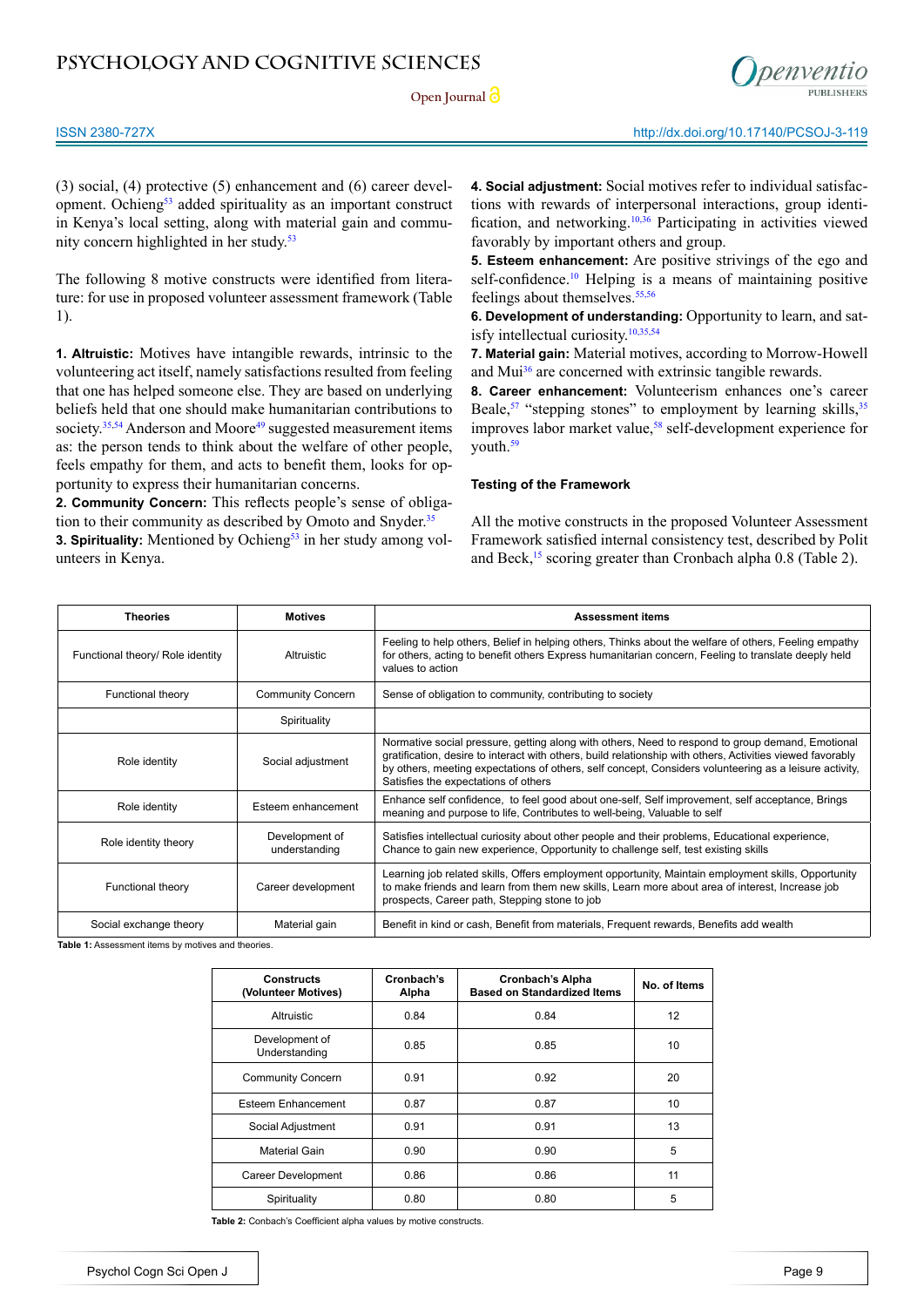**Open Journal** 



For altruistic values all the assessment scale items were significantly associated with long serving volunteers than with non-volunteers, (Table 3A). For community concern and spirituality there was no statistically significant difference of scores between volunteers and non-volunteers. For social adjustment all the assessment scale items were significantly more associated with long serving volunteers than with the non-volunteers (Table 3B). For esteem enhancement all the assessment scale items were significantly more associated with long serving volunteers than with non-volunteers (Table 3C).

Development of understanding did not seem to resonate consistently with respondents in our study. The test item "to satisfy curiosity was more associated with volunteers, while the rest either demonstrated no difference between volunteers and controls such as "gain experience" or were associated more with controls (Table 3D) and may not be suitable for the framework.

For materialistic constructs, all the assessment scale items were significantly associated more with non-volunteers than with volunteers (Table 3E). Similarly all assessment items under career development motives were significantly associated with non-volunteers than with volunteers (Table 3F).

## **DISCUSSION**

All 8 constructs can be used in the local setting since the internal consistency of the proposed framework all the constructs in the tool were above 0.8 by Cronbach's alpha coefficient test as described by Polit  $\&$  Beck.<sup>[15](#page-8-5)</sup> The framework was adequately valid in the local context.

Altruistic constructs had strong association with volunteers. Altruistic values have been recognized by other studies that had described individuals who volunteer in order to express

| Altruistic value assessment items                | <b>Respondents</b> | <b>Disagree</b><br>n (%) | Undecided<br>n (%) | Agree<br>n (%) | p value |  |
|--------------------------------------------------|--------------------|--------------------------|--------------------|----------------|---------|--|
| It creates a better society                      | <b>CHVs</b>        | 12 (1.2)                 | 9(0.9)             | 509 (48.1)     | 0.00    |  |
|                                                  | Non-CHVs           | 15(1.5)                  | 32(3.0)            | 483 (45.6)     |         |  |
| Of values and belief in making things better for | <b>CHVs</b>        | 23(2.1)                  | 18(1.7)            | 489 (46.1)     | 0.00    |  |
| others.                                          | Non-CHVs           | 47 (4.4)                 | 35(3.3)            | 448 (42.3)     |         |  |
| It translates deep held values into actions.     | <b>CHVs</b>        | 28(2.6)                  | 30(2.8)            | 472 (44.6)     | 0.01    |  |
|                                                  | Non-CHVs           | 52(4.9)                  | 50(4.7)            | 428 (40.4)     |         |  |
|                                                  | <b>CHVs</b>        | 18(1.7)                  | 41(3.9)            | 471 (40.3)     | 0.00    |  |
| They think about the welfare of other people     | Non-CHVs           | 56 (5.3)                 | 36(3.2)            | 438 (41.3)     |         |  |
| They feel empathy for others                     | <b>CHVs</b>        | 24(2.3)                  | 23(2.2)            | 483 (45.5)     | 0.00    |  |
|                                                  | Non-CHVs           | 52 (4.9)                 | 35(3.3)            | 443 (41.8)     |         |  |
|                                                  | <b>CHVs</b>        | 38(3.5)                  | 13(1.3)            | 479 (45.2)     |         |  |
| They benefit others                              | Non-CHVs           | 85(8.0)                  | 23(2.1)            | 422 (34.5)     | 0.00    |  |
|                                                  | <b>CHVs</b>        | 18(1.7)                  | 23(2.2)            | 489 (46.1)     | 0.05    |  |
| Intention to contribute positively to society    | Non-CHVs           | 38(3.6)                  | 35(3.3)            | 457 (43.1)     |         |  |
| They consider themselves to be people who get    | <b>CHVs</b>        | 47 (4.5)                 | 37(3.4)            | 446 (42.1)     | 0.00    |  |
| involved                                         | Non-CHVs           | 125 (11.8)               | 47 $(4.4)$         | 358 (33.8)     |         |  |

**Table 3A:** Proportion of respondents agreeing with altruistic values by volunteer status.

| Social adjustment                          |             | Agree      | <b>Undecided</b> | <b>Disagree</b> | p value |  |
|--------------------------------------------|-------------|------------|------------------|-----------------|---------|--|
|                                            | <b>CHVs</b> | 84 (7.9)   | 24(2.3)          | 422 (39.8)      | 0.00    |  |
| It is an opportunity for relationships     | Non-CHVs    | 105(9.9)   | 32(3.0)          | 393 (37.1)      |         |  |
| People at job/school/church/group would    | <b>CHVs</b> | 169 (15.9) | 41 (3.9)         | 320 (30.2)      |         |  |
| approve of their volunteering              | Non-CHVs    | 129 (12.2) | 42 (3.9)         | 359 (33.9)      | 0.04    |  |
| People who are close to them would support | <b>CHVs</b> | 188 (17.8) | 39(3.6)          | 303(28.6)       | 0.04    |  |
| them to volunteer                          | Non-CHVs    | 139 (13.1) | 38(3.6)          | 353 (33.3)      |         |  |
| Their family members would encourage them  | <b>CHVs</b> | 207 (19.5) | 47 (4.5)         | 276 (26.1)      | 0.00    |  |
| to volunteer                               | Non-CHVs    | 155 (14.6) | 55(5.2)          | 320 (30.2)      |         |  |
| Of reciprocal interactions in community    | <b>CHVs</b> | 242 (22.8) | 43 (4.0)         | 245 (23.1)      |         |  |
|                                            | Non-CHVs    | 169 (16.0) | 44 $(4.1)$       | 317 (29.9)      | 0.00    |  |

**Table 3B:** Proportion of respondents agreeing with social adjustment values by volunteer status.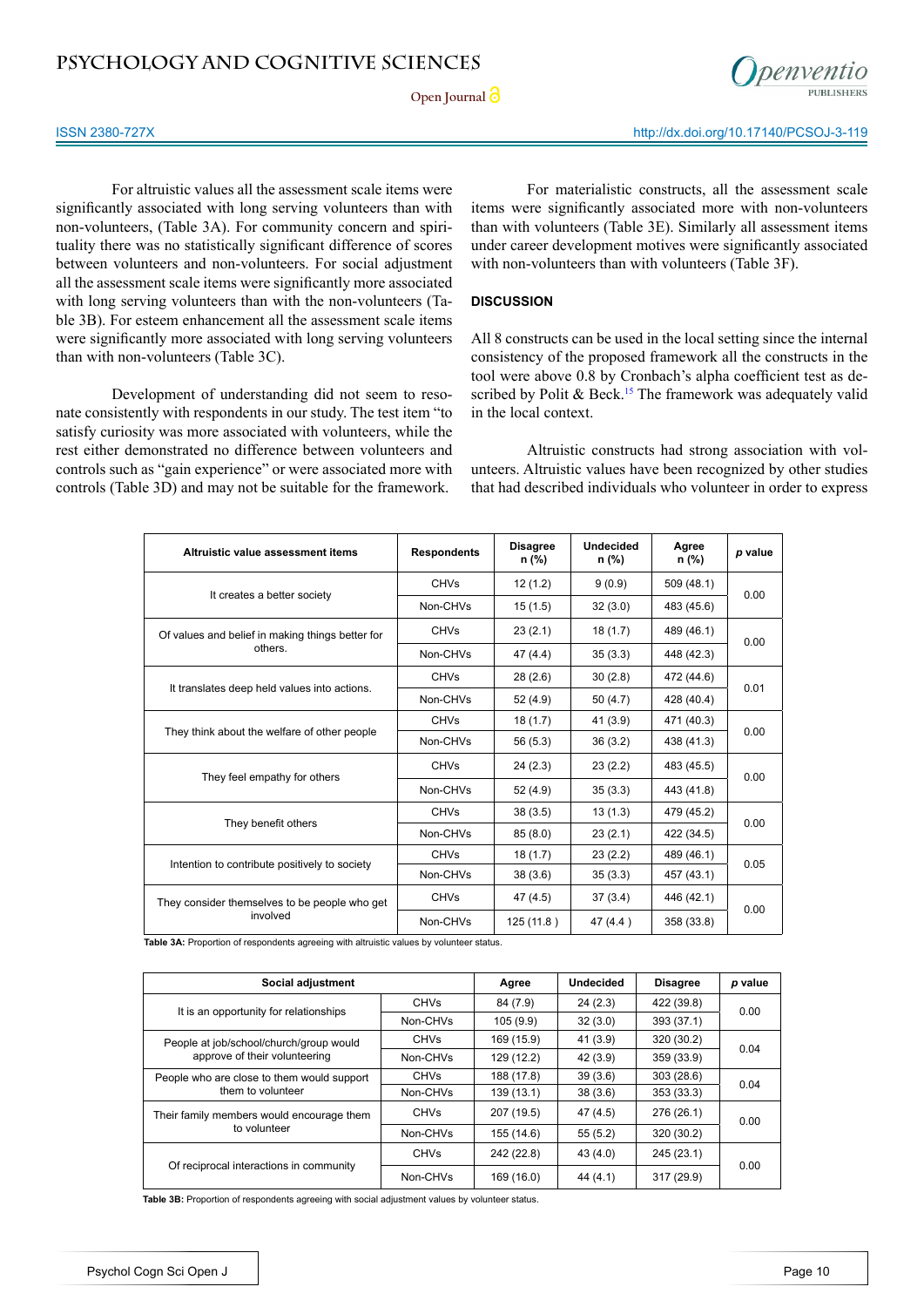

**Open Journal**

## ISSN 2380-727X http://dx.doi.org/10.17140/PCSOJ-3-119

| <b>Esteem enhancement</b>                      |             | Agree<br>n (%) | <b>Undecided</b><br>n (%) | <b>Disagree</b><br>n (%) | p value |  |
|------------------------------------------------|-------------|----------------|---------------------------|--------------------------|---------|--|
|                                                | <b>CHVs</b> | 309(29.1)      | 28(2.7)                   | 193 (18.3)               | 0.00    |  |
| They want to instill pride in themselves       | Non-CHVs    | 236 (22.3)     | 53(5.0)                   | 241 (18.3)               |         |  |
|                                                | <b>CHVs</b> | 255 (24.1)     | 46 (4.3)                  | 229 (21.6)               |         |  |
| They want to instill self-esteem in themselves | Non-CHVs    | 197 (18.6)     | 40(3.7)                   | 293 (27.6)               | 0.00    |  |
| No matter how bad they have been feeling,      | <b>CHVs</b> | 214 (20.2)     | 54(5.1)                   | 262 (24.7)               |         |  |
| volunteering helps them to forget about it     | Non-CHVs    | 182 (17.2)     | 42 (3.9)                  | 306 (28.9)               | 0.00    |  |
| They enjoy being part of activities in the     | <b>CHVs</b> | 141 (13.3)     | 45(4.2)                   | 344 (32.5)               |         |  |
| community                                      | Non-CHVs    | 94(8.9)        | 46 (4.3)                  | 390 (36.8)               | 0.02    |  |
| They enjoy doing the activity                  | <b>CHVs</b> | 139 (13.1)     | 42 (3.9)                  | 349 (32.9)               |         |  |
|                                                | Non-CHVs    | 126 (11.9)     | 44 (4.1)                  | 360 (33.9)               | 0.02    |  |
|                                                | <b>CHVs</b> | 231 (21.8)     | 28(2.7)                   | 271 (25.6)               |         |  |
| It makes them feel good about themselves       | Non-CHVs    | 176 (16.6)     | 45(4.2)                   | 309 (29.2)               | 0.01    |  |
| <b>Community Concern</b>                       | <b>CHVs</b> | 154 (14.5)     | 26(2.5)                   | 350 (33.1)               | 0.03    |  |
|                                                | Non-CHVs    | 144 (13.6)     | 34(3.2)                   | 352 (33.2)               |         |  |
|                                                | <b>CHVs</b> | 282 (26.6)     | 25(2.4)                   | 223 (21)                 |         |  |
| It makes them feel important                   | Non-CHVs    | 225 (21.2)     | 51(4.8)                   | 254 (23.9)               | 0.00    |  |
|                                                | <b>CHVs</b> | 249 (23.5)     | 48 (4.6)                  | 233 (22)                 |         |  |
| It makes them feel appreciated                 | Non-CHVs    | 226 (21.3)     | 49 (4.6)                  | 255 (24.1)               | 0.00    |  |
| It makes them feel recognized                  | <b>CHVs</b> | 253 (23.9)     | 41 (3.9)                  | 236 (22.3)               | 0.00    |  |
|                                                | Non-CHVs    | 197 (18.6)     | 47(4.4)                   | 304(27)                  |         |  |

**Table 3C:** Proportion of respondents agreeing with esteem enhancement values by volunteer status.

| Development of understanding                        |             | <b>Disagree</b><br>n (%) | <b>Undecided</b><br>n (%) | Agree<br>n (%) | p value |  |
|-----------------------------------------------------|-------------|--------------------------|---------------------------|----------------|---------|--|
| It satisfies their curiosity about other people and | <b>CHVs</b> | 69 (6.5)                 | 31(2.9)                   | 430 (40.6)     | 0.03    |  |
| the problems that they face                         | Non-CHVs    | 94(8.9)                  | 30(2.8)                   | 406 (38.3)     |         |  |
|                                                     | <b>CHVs</b> | 180 (17)                 | 55(5.2)                   | 295 (27.9)     |         |  |
| Of personal growth                                  | Non-CHVs    | 144 (13.6)               | 36(3.3)                   | 350 (33.1)     | 0.00    |  |
|                                                     | <b>CHVs</b> | 183 (17.3)               | 47 (4.4)                  | 300 (28.3)     | 0.00    |  |
| Of the opportunity to make friends                  | Non-CHVs    | 145 (13.7)               | 32(8.9)                   | 353 (33.3)     |         |  |
| Of the chance to gain new experience                | <b>CHVs</b> | 83 (7.9)                 | 28(2.7)                   | 419 (39.5)     | 0.02    |  |
|                                                     | Non-CHVs    | 69 (6.5)                 | 46 (4.3)                  | 415 (39.2)     |         |  |
| Of opportunity to challenge themselves              | <b>CHVs</b> | 194 (18.3)               | 60 (5.7)                  | 276 (26.0)     | 0.00    |  |
|                                                     | Non-CHVs    | 145 (13.6)               | 54(5.1)                   | 331 (31.3)     |         |  |
| Volunteerism allows them to test their existing     | <b>CHVs</b> | 123 (11.7)               | 42 (4.0)                  | 366 (34.4)     |         |  |
| skills and abilities                                | Non-CHVs    | 108 (10.2)               | 61(3.9)                   | 381 (35.9)     | 0.03    |  |

Table 3D: Proportion of respondents agreeing with development of understanding values by volunteer status.

| <b>Material gain</b>                                       | <b>Respondents</b> | <b>Disagree</b><br>n (%) | <b>Undecided</b><br>n (%) | Agree<br>n (%) | p value |  |
|------------------------------------------------------------|--------------------|--------------------------|---------------------------|----------------|---------|--|
| They benefit at times in terms of cash or kind             | <b>CHVs</b>        | 331 (31.3)               | 36(3.4)                   | 163 (15.4)     |         |  |
|                                                            | Non-CHVs           | 226 (21.4)               | 43 (4.0)                  | 261 (24.6)     | 0.00    |  |
| Sometimes they are paid                                    | <b>CHVs</b>        | 314 (29.6)               | 51(4.8)                   | 165 (15.6)     | 0.00    |  |
|                                                            | Non-CHVs           | 226 (21.4)               | 33(3.1)                   | 271 (25.5)     |         |  |
| At times they are given materials that have remained after | <b>CHVs</b>        | 290 (27.4)               | 45(4.3)                   | 195 (18.4)     | 0.00    |  |
| volunteering                                               | Non-CHVs           | 207 (19.5)               | 45(4.2)                   | 278 (26.2)     |         |  |
|                                                            | <b>CHVs</b>        | 274 (25.8)               | 46 (4.4)                  | 210 (19.9)     | 0.00    |  |
| Sometimes they are rewarded and they feel good             | Non-CHVs           | 200 (18.8)               | 37(3.5)                   | 293 (27.6)     |         |  |
|                                                            | <b>CHVs</b>        | 245 (23.1)               | 35(3.3)                   | 250 (23.6)     |         |  |
| Volunteer benefits add to their wealth                     | Non-CHVs           | 193 (18.2)               | 34(3.2)                   | 303 (28.6)     | 0.00    |  |

**Table 3E:** Proportion of respondents agreeing with material gain values by volunteer status.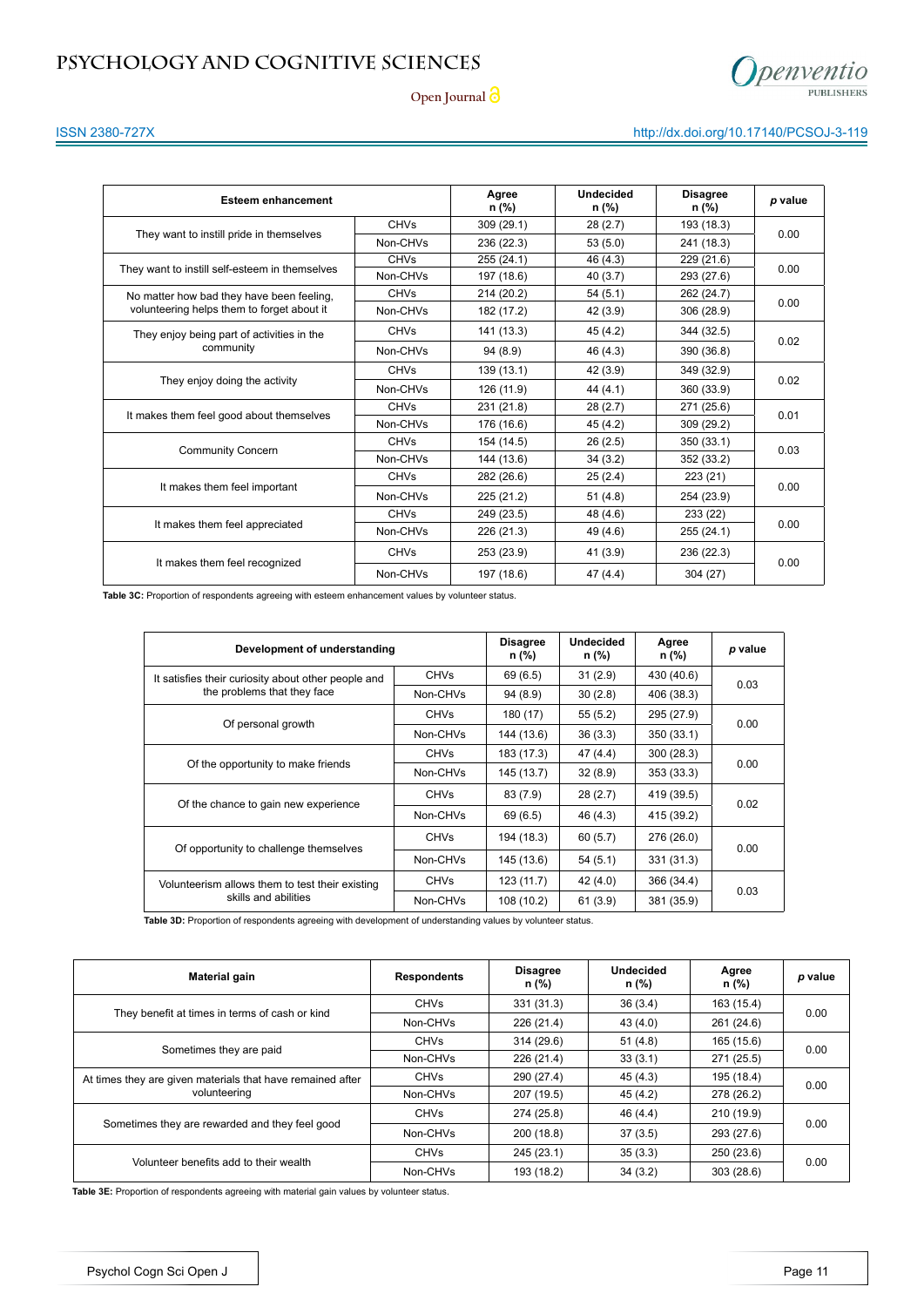

**Open Journal** 

| <b>Career development</b>                       |             | <b>Disagree</b><br>n (%) | <b>Undecided</b><br>n (%) | Agree<br>n (%) | p value |  |
|-------------------------------------------------|-------------|--------------------------|---------------------------|----------------|---------|--|
|                                                 | <b>CHVs</b> | 100(9.5)                 | 33(3.1)                   | 397 (37.5)     | 0.01    |  |
| They want to learn job-related skills           | Non-CHVs    | 87(8.2)                  | 29(2.8)                   | 414 (39.1)     |         |  |
| It will help them get an opportunity at a place | <b>CHVs</b> | 80(7.6)                  | 53(5.0)                   | 397 (37.5)     |         |  |
| where they would like to work                   | Non-CHVs    | 83 (7.9)                 | 27(2.6)                   | 420 (39.6)     | 0.00    |  |
|                                                 | <b>CHVs</b> | 100(9.5)                 | 33(3.1)                   | 397 (37.5)     | 0.01    |  |
| It can help them get a job                      | Non-CHVs    | 87(8.2)                  | 29(2.8)                   | 414 (39.1)     |         |  |

Table 3F: Proportion of respondents agreeing with career development values by volunteer status.

firmly held beliefs of the importance for one to help others. $50,60$  $50,60$  $50,60$ Under this construct strong personal values underpin the motive for volunteering. This finding is consistent with research undertaken on volunteer motivation by Penner $61$  suggesting this construct to be among the most powerful predictors of long-term volunteerism such as is required for CHVs (Table 4).

Social adjustment describes individuals who volunteer to build social networks and enjoy interactions. In our study, this construct was associated with volunteers. The statements that volunteers identified more with as compared to non-volunteers were approval by peers, friends, and family and expecting reciprocity from other members of the community which are cul-turally supportable.<sup>[53](#page-9-16)</sup> Volunteering was seen as useful not only intrinsically, but in the eyes of others.<sup>46</sup>

Esteem enhancement encompasses motivations with positive strivings of the ego.<sup>[8](#page-8-0)</sup> Carlson et al<sup>55</sup> working on mood of helping others suggested that people use helping as a means of enhancing positive feelings about themselves. This phenomenon is explained by Cheng et  $al<sup>62</sup>$  suggesting that undertaking generative acts is becoming increasingly challenging for older people in the technical age, when older people have less and less to teach the younger generation. For this reason older people may take up volunteerism to maintain positive relationships with offspring.<sup>[63](#page-10-4)</sup>

Egoistic constructs, material gain, had strong associa-

Complete the following sentences about the reason people volunteer and indicate the degree of your agreement with each one.

| People volunteer because:                                                            |                   |       |           |                 |                      |
|--------------------------------------------------------------------------------------|-------------------|-------|-----------|-----------------|----------------------|
| 1. Altruistic value (core)                                                           | Strongly<br>Agree | Agree | Undecided | <b>Disagree</b> | Strongly<br>disagree |
| It creates a better society                                                          |                   |       |           |                 |                      |
| It translates deep held values into actions                                          |                   |       |           |                 |                      |
| They think about the welfare of other people                                         |                   |       |           |                 |                      |
| They feel empathy for others                                                         |                   |       |           |                 |                      |
| They consider themselves to be people who get involved                               |                   |       |           |                 |                      |
| 2. Social adjustment                                                                 |                   |       |           |                 |                      |
| It is an opportunity for relationships                                               |                   |       |           |                 |                      |
| People at job/school/church/group would approve of their volunteering                |                   |       |           |                 |                      |
| People close to them would support them to volunteer                                 |                   |       |           |                 |                      |
| Their family members would encourage them to volunteer                               |                   |       |           |                 |                      |
| Of reciprocal interactions in community                                              |                   |       |           |                 |                      |
| 3. Esteem enhancement                                                                |                   |       |           |                 |                      |
| They want to instill pride in themselves                                             |                   |       |           |                 |                      |
| No matter how bad they have been feeling, volunteering helps them to forget about it |                   |       |           |                 |                      |
| They enjoy being part of activities in the community                                 |                   |       |           |                 |                      |
| It makes them feel good about themselves                                             |                   |       |           |                 |                      |
| It makes them feel important                                                         |                   |       |           |                 |                      |
| It makes them feel appreciated                                                       |                   |       |           |                 |                      |
| It makes them feel recognized                                                        |                   |       |           |                 |                      |
| 4. Material Gain                                                                     |                   |       |           |                 |                      |
| They benefit at times in terms of cash or kind                                       |                   |       |           |                 |                      |
| Sometimes they are paid                                                              |                   |       |           |                 |                      |
| At times they are given materials that have remained after volunteering              |                   |       |           |                 |                      |
| Sometimes they are rewarded and they feel good                                       |                   |       |           |                 |                      |
| Volunteer benefits add to their wealth                                               |                   |       |           |                 |                      |
| 5. Career Development                                                                |                   |       |           |                 |                      |
| They want to learn job-related skills                                                |                   |       |           |                 |                      |
| It will help them get an opportunity at a place where they would like to work        |                   |       |           |                 |                      |
| It can help them get a job                                                           |                   |       |           |                 |                      |

**Table 4:** The resulting Final Volunteer Assessment Framework (VAF)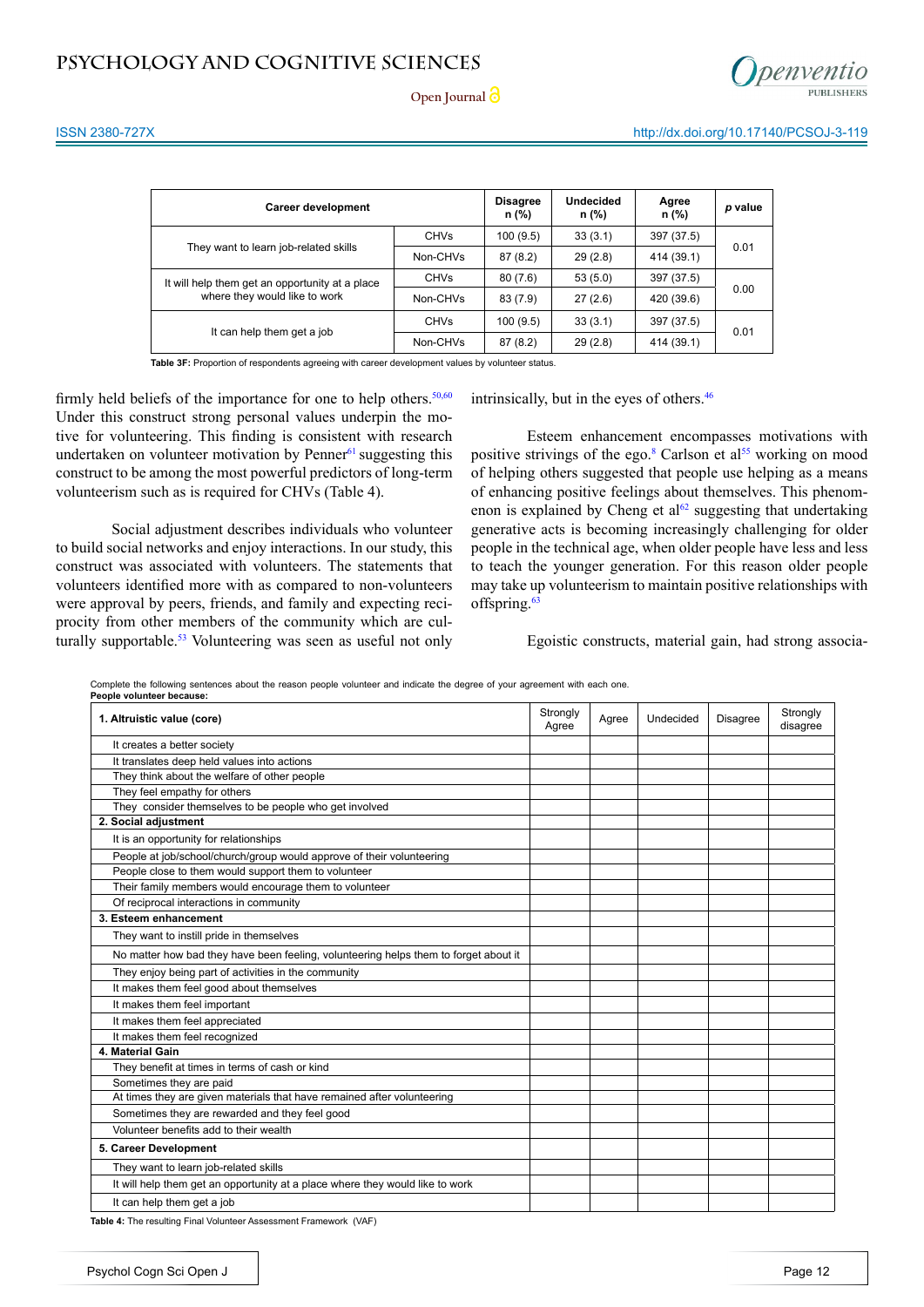Open Journal<sup>2</sup>



tion with non-volunteers. Hence, a tool with egoistic constructs can be used to identify people who are unsuitable for being long serving volunteers, as required for CHVs. Our finding is consistent with many other social theories underlying reasons for people to take action because they weigh investment against benefits, such as social cognitive theory by Bandura,<sup>48</sup> or those perceiving volunteering as a productive activity[.25](#page-8-15) All the assessment items were strongly associated with non-volunteers than volunteers. Career development was also associated with nonvolunteers. Gidron<sup>59</sup> suggested that the rewards for volunteering were either personal or indirectly economic such as gaining work experience. All the assessment scale items under career development motives were significantly associated with controls. The remaining 2 constructs, community concern and spirituality, did not demonstrate adequate difference in association with either volunteers or non-volunteers and may not be useful in the framework in the local context. Community concern and spirituality may be rooted on theories that are beyond psychosocial in the disciplines of social anthropology and theology that were not adequately explored in this study, and therefore an area for further investigation. Some studies point out that volunteerism is associated with social philanthropy that are associated religious values as sources of motivation.<sup>64,65</sup>

## **CONCLUSION**

This study provided valuable information about the actual motivations and their relative importance to identify volunteers likely to serve long as needed in community based health care. Of the 8 constructs considered 5 with 25 test items were useful in identifying volunteers, positively or negatively. Development of understanding had inconsistent association with volunteers and non-volunteers. Spirituality and community concern did not differentiate between volunteers and non-volunteers and therefore unsuitable for the framework being tested. Researchers in this field have described the importance of these differences to managers involved in the recruitment, placement and retention of volunteers within their organization, but have not clearly demonstrated the differences and hence the contribution of this study. This framework will be instrumental in the recruitment of appropriately motivated volunteers for long-term assignments, and hence improve the retention rate among volunteers, by excluding those that are unsuitable. Taking the 2 tests together, using both altruistic and egoistic constructs one can identify volunteers to include as well exclude people who cannot serve long-term as volunteers required of community health volunteers. This will improve the cost-efficiency CHV programs. By understanding the motivations of their volunteers through the framework, a manager of volunteers can identify and select volunteers that are likely to serve long-term based on their motivation. The final framework has 5 constructs and 20-30 assessment items.

## **ACKNOWLEDGEMENT**

This work was carried out with support from the Great Lakes

Univesrsity of Kisumu and Teseadale Corti research Programme, a research funding partnership composed of the Canadian Institutes of Health Research, Foreign Affairs, Trade and Development Canada, and the International Development Research Centre. This work was carried out with the aid of a grant from the International Development Research Centre (IDRC), Ottawa, Canada, and with the financial support of the Government of Canada provided through Foreign Affairs, Trade and Development Canada (DFATD).

## **CONSENT FROM PARTICIPANTS**

All participants were briefed on the purpose of the research and they were given free will to choose whether to participate in the research.

The Principle Investigator seek consent from all participants. The information provided by the participants was kept private and confidential.

The study results was shared will all interested participants.

### **COMPETING INTERESTS**

The authors declare no competing interests in the research study.

## **REFERENCES**

1. Ellis SJ. Research on volunteerism: What needs to be done. *J Volunt Action Res.* 1985; 14(2-3): 11-14. doi: [10.1177/08997](http://nvs.sagepub.com/content/14/2-3/11.extract) [6408501400204](http://nvs.sagepub.com/content/14/2-3/11.extract)

<span id="page-7-0"></span>2. Dekker P, Halman L. *The Values of Volunteering: Cross-Cultural Perspectives.* New York, NY, USA: Kluwer Academic/Plenum Publishers; 2003.

<span id="page-7-1"></span>3. Smith DJ. Making a difference: Can governments influence volunteering. *Voluntary Action.* 1998; 1(1): 7-20. Web site. <http://www.ivr.org.uk/component/ivr/making-a-difference>. Accessed September 29, 2016.

<span id="page-7-2"></span>4. Ministry of Health. Health Sector Strategic Plan III, Government of Kenya-Health Sector Reform Secretariat. *Reversing the Trends: The National Health Sector Strategic Plan (NHSSP II) 2005-2010*. 2005.

5. Henderson KA. Motivations and perceptions of volunteerism and a leisure activity. *Journal of Leisure Research*. 1981; 13: 208-218. Web site. [http://eric.ed.gov/?id=EJ255790](http://eric.ed.gov/%3Fid%3DEJ255790). Accessed 2016.

<span id="page-7-3"></span>6. Haines A, Sanders D, Lehmann U, et al. Achieving child survival goals: Potential contribution of community health workers*. Lancet.* 2007; 369: 2121-2131. doi: [10.1016/S0140-](http://www.thelancet.com/journals/lancet/article/PIIS0140-6736%2807%2960325-0/abstract) [6736\(07\)60325-0](http://www.thelancet.com/journals/lancet/article/PIIS0140-6736%2807%2960325-0/abstract)

<span id="page-7-4"></span>7. Hongoro C, McPake B. How to bridge the gap in human re-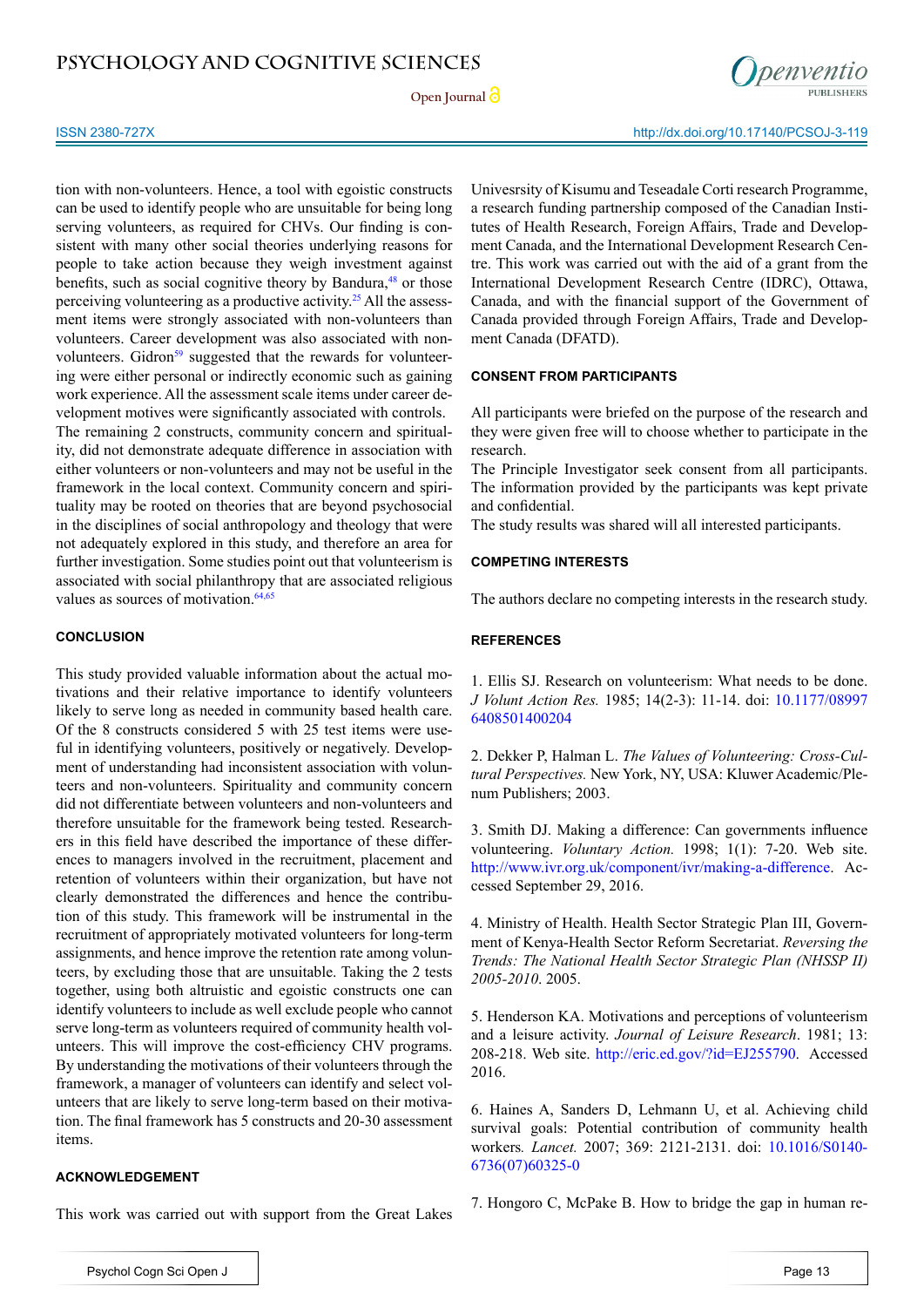**Open Journal** 



sources for health. *Lancet.* 2004; 364: 1451-1456. doi: [10.1016/](http://www.thelancet.com/journals/lancet/article/PIIS0140-6736%2804%2917229-2/abstract) [S0140-6736\(04\)17229-2](http://www.thelancet.com/journals/lancet/article/PIIS0140-6736%2804%2917229-2/abstract)

<span id="page-8-0"></span>8. Clary EG, Snyder M, Ridge RD, et al. Understanding and assessing the motivations of volunteers: A functional approach. *J Pers Soc Psychol.* 1998; 74(6): 1516-1530. doi: [10.1037/0022-](http://psycnet.apa.org/psycinfo/1998-02892-008) [3514.74.6.1516](http://psycnet.apa.org/psycinfo/1998-02892-008)

9. Clary EG, Snyder M. Motivations for volunteering and giving: A functional approach. In: CH Hamilton, WF Ilchman (Eds). *New Directions for Philanthropic Fundraising*. San Francisco, CA, USA: Jossey-Bass; 1995: 111-123.

<span id="page-8-21"></span>10. Clary EG, Snyder M, Ridge RD, Miene PK, Haugen JA. Matching messages to motives in persuasion: A functional approach to promoting volunteerism. *J Appl Soc Psychol.* 1994; 24(13): 1129-1149. doi: [10.1111/j.1559-1816.1994.tb01548.x](http://psycnet.apa.org/psycinfo/1995-08901-001)

<span id="page-8-1"></span>11. Netemeyer RG, Bearden WO, Sharma S. *Scaling Procedures: Issues and Applications*. USA: Sage Publications, Inc.; 2003.

<span id="page-8-2"></span>12. Hogan NS, Greenfield DB, Schmidt LA. Development and validation of the Hogan grief reaction checklist. *Death Studies*. 2001; 25(1): 1-32.

<span id="page-8-3"></span>13. Schultz KS, Whitney DJ. *Measurement Theory in Action*. Thousand Oaks, CA, USA: Sage; 2005.

<span id="page-8-4"></span>14. Cronbach LJ, Meehl PE. Construct validity in psychological tests. *Psychol Bull*. 1955; 52: 281-302. Web site. [http://psych](http://psychclassics.yorku.ca/Cronbach/construct.htm)[classics.yorku.ca/Cronbach/construct.htm](http://psychclassics.yorku.ca/Cronbach/construct.htm). Accessed September 29, 2016.

<span id="page-8-5"></span>15. Polit DF, Beck CT. *Nursing Research: Principles and Methods*. Philadelphia, PA, USA: Lippincott Willaims and Wilkins; 2004.

<span id="page-8-6"></span>16. Jung Carl G. *Psychological Types.* Princeton, NJ, USA: Princeton University Press; 1971: 333.

<span id="page-8-7"></span>17. Maslow AH. *Motivation and Personality.* New York, NY, USA: Harper; 1954.

<span id="page-8-8"></span>18. Katz D. The functional approach to the study of attitudes. *Public Opin Q.* 1960; 106-204. Web site. https://www.jstor.org/ stable/2746402?seq=1#page\_scan\_tab\_contents. Accessed September 29, 2016.

<span id="page-8-9"></span>19. Ashforth BE, Mael F. Social identity theory and the organization. *Acad Manage Rev.* 1989; 14(1): 20-39. Web site. https:// www.jstor.org/stable/258189?seq=1#page\_scan\_tab\_contents. Accessed September 29, 2016.

<span id="page-8-10"></span>20. Etzioni A. *Complex Organizations: A Sociological Reader.* New York, NY, USA: Holt, Rinehart, & Winston; 1961.

<span id="page-8-11"></span>21. Sullivan JJ. Self theories and employee motivation. *Journal of Management*. 1989; 15: 345-363.

<span id="page-8-12"></span>22. Howarth E. Personality characteristics of volunteers. *Psychological Reports.* 1976; 38: 855-858. doi: [10.2466/pr0.1976.](http://prx.sagepub.com/content/38/3/855.short) [38.3.855](http://prx.sagepub.com/content/38/3/855.short)

<span id="page-8-13"></span>23. Clary EG, Snyder M. A functional analysis of altruism and prosocial behavior: The case of volunteerism. *Review of Personality and Social Psychology.* 1991; 12: 119-148. Web site. [http://](http://psycnet.apa.org/psycinfo/1991-97117-005) [psycnet.apa.org/psycinfo/1991-97117-005](http://psycnet.apa.org/psycinfo/1991-97117-005). Accessed September 29, 2016.

<span id="page-8-14"></span>24. Finkelstein MA, Penner LA. Predicting organizational citizenship behavior: Integrating the functional and role identity approaches. *Soc Behav Pers*. 2004; 32: 383-398. doi: [10.2224/](http://www.ingentaconnect.com/content/sbp/sbp/2004/00000032/00000004/art00008) [sbp.2004.32.4.383](http://www.ingentaconnect.com/content/sbp/sbp/2004/00000032/00000004/art00008)

<span id="page-8-15"></span>25. Warburton J, McLaughlin D. Doing it from your heart: The role of older women as informal volunteers. *J Women Aging.*  2006, 18: 55-72.

<span id="page-8-16"></span>26. Van Dyne L, Farmer SM. It's who I am: Role identity and organizational citizenship behavior of volunteers. In: Turnipseed DL, ed. *A Handbook on Organizational Citizenship Behavior: A Review of 'Good Soldier' Activity in Organizations*. Hauppage, NY, USA: Nova Science Publishing; 2005: 181-207.

27. Houle BJ, Sagarin BJ, Kaplan MF. A functional approach to volunteerism: Do volunteer motives predict task preference? *Basic Appl Soc Psych.* 2005; 27: 337-344. doi: [10.1207/](http://www.tandfonline.com/doi/abs/10.1207/s15324834basp2704_6%20) [s15324834basp2704\\_6](http://www.tandfonline.com/doi/abs/10.1207/s15324834basp2704_6%20)

<span id="page-8-17"></span>28. Fitch RT. Characteristics and motivations of college students volunteering for community service. *Journal of College Student Personnel.* 1987; 28: 424-431. Web site. [http://psycnet.apa.org/](http://psycnet.apa.org/psycinfo/1988-34194-001) [psycinfo/1988-34194-001.](http://psycnet.apa.org/psycinfo/1988-34194-001) Accessed September 29, 2016.

29. Fisher RJ, David A. The effects of recognition and group need on volunteerism: A social norm perspective. *Journal of Consumer Research*. 1998; 262-275. Web site. [http://www.js](http://www.jstor.org/stable/10.1086/209538%3Fseq%3D1%23page_scan_tab_contents)[tor.org/stable/10.1086/209538?seq=1#page\\_scan\\_tab\\_contents](http://www.jstor.org/stable/10.1086/209538%3Fseq%3D1%23page_scan_tab_contents). Accessed September 29, 2016.

<span id="page-8-18"></span>30. Bandura A. *Social Foundations of Thought and Action: A Social Cognitive Theory.* Englewood Cliffs, NJ, USA: Prentice-Hall; 1986.

<span id="page-8-20"></span>31. Stukas AA, Daly M, Cowling MJ. Volunteerism and social capital: A functional approach. *Australian Journal on Volunteering.* 2005; 10(2). Web site. [https://search.informit.com.au/doc](https://search.informit.com.au/documentSummary;dn=032774803656339;res=ielhss) [umentSummary;dn=032774803656339;res=ielhss](https://search.informit.com.au/documentSummary;dn=032774803656339;res=ielhss). Accessed September 29, 2016.

<span id="page-8-19"></span>32. Clary EG, Snyder M. The motivations to volunteer: Theoretical and practical considerations. *Curr Dir Psychol Sci*. 1999;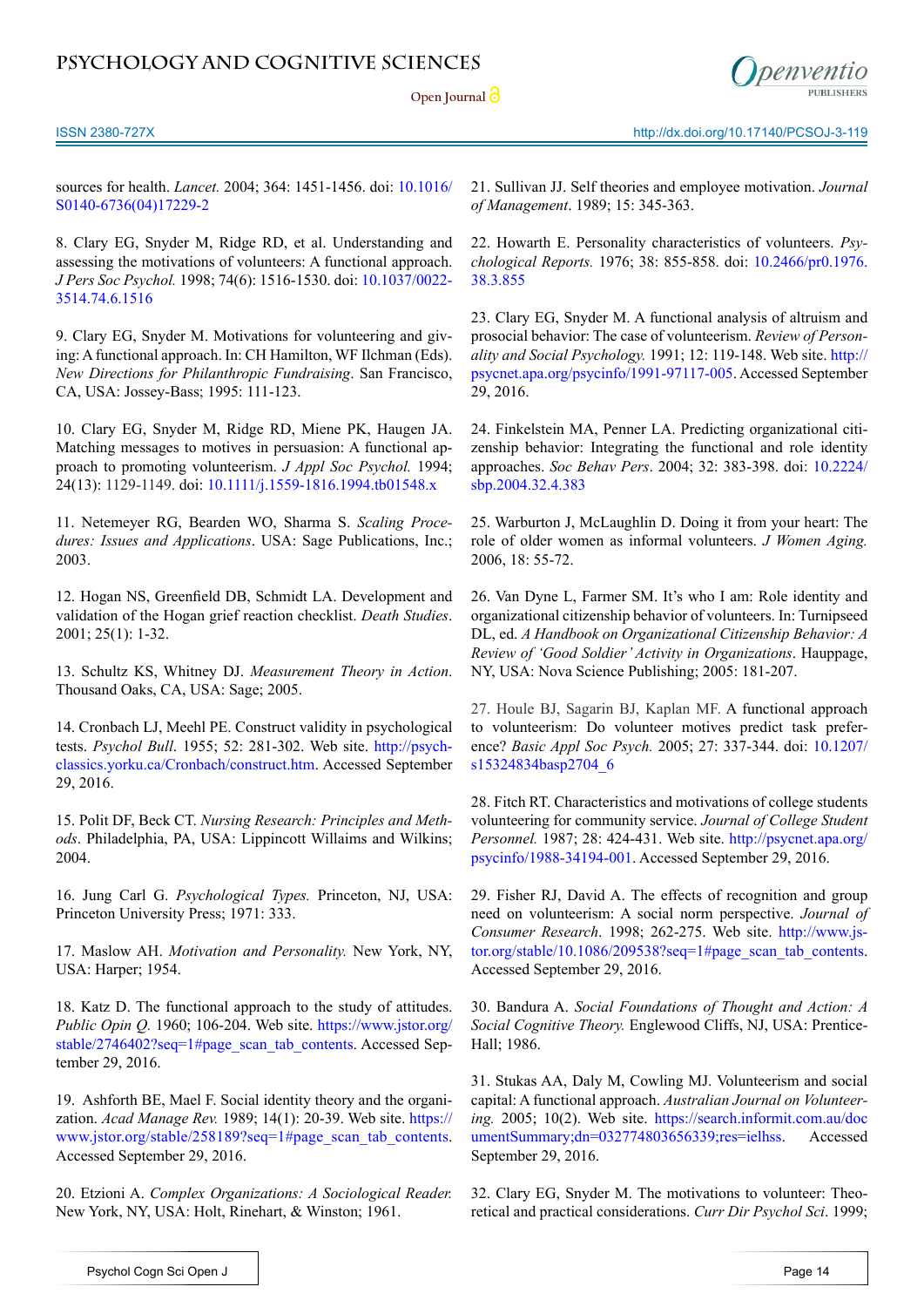Open Journal<sup>2</sup>

ISSN 2380-727X http://dx.doi.org/10.17140/PCSOJ-3-119

## 8: 156-159. doi: [10.1111/1467-8721.00037](http://cdp.sagepub.com/content/8/5/156.abstract)

33. Snyder M, Clary EG, Stukas AA. The functional approach to volunteerism. In: Maio G, Olson J, eds. *Why We Evaluate: Functions of Attitudes.* Mahwah, NJ, USA: Lawrence Erlbaum; 2000.

34. Snyder, M, Omoto AM. Who helps and why? The psychology of AIDS volunteerism. In: Spacapan S, Oskamp S, eds. *Helping and Being Helped: Naturalistic Studies*. Thousand Oaks, CA, USA: Sage Publications; 1992: 213-239.

<span id="page-9-1"></span>35. Omoto AM, Snyder M. Sustained helping without obligation: Motivation, longevity of service, and perceived attitude change among AIDS volunteers. *J Pers Soc Psychol*. 1995; 68(4): 671-686.

<span id="page-9-2"></span>36. Morrow-Howell N, Mui AC. Elderly volunteers: Reasons for initiating and terminating service. *J Gerontol Soc Work.* 1989; 13(3/4): 21-34. doi: [10.1300/J083V13N03\\_03](http://www.tandfonline.com/doi/abs/10.1300/J083V13N03_03%3FjournalCode%3Dwger20)

<span id="page-9-3"></span>37. Stryker S. *Symbolic Interaction: A Social Structural Version.* Menlo Park, CA: Benjamin Cummings; 1980.

<span id="page-9-4"></span>38. Gubrium J, Wallace J. Who theorizes age? *Ageing Soc.* 1990; 18: 131-149. doi: [10.1017/S0144686X00008047](https://www.cambridge.org/core/journals/ageing-and-society/article/who-theorises-age/E56B9C07AA39E74CF5B28918CCD0F698)

<span id="page-9-5"></span>39. Stryker S, Burke P. The past, present and future of an identity theory. *Soc Psychol Quart.* 2000; 63: 284-297. Web site. https:// www.jstor.org/stable/2695840?seq=1#page\_scan\_tab\_contents. Accessed September 29, 2016.

<span id="page-9-6"></span>40. Stets J, Burke P. Identity theory and social identity theory. *Soc Psychol Quart.* 2000; 63: 224-237. Web site. [http://wat2146.](http://wat2146.ucr.edu/papers/00a.pdf) [ucr.edu/papers/00a.pdf](http://wat2146.ucr.edu/papers/00a.pdf). Accessed September 29, 2016.

<span id="page-9-0"></span>41. Stryker S, Statham A. Symbolic Interaction and role theory. In: Lindzet G, Aronson E, eds. *Handbook of Social Psychology*. New York, NY, USA: Random House; 1985.

<span id="page-9-7"></span>42. Moen P, Robison, J, Dempster-McClain D. Caregiving and women's well-being: A life-course approach. *J Health Soc Behav.* 1995; 36: 259-273. Web site. http://www.jstor.org/ stable/2137342?seq=1#page\_scan\_tab\_contents. Accessed September 29, 2016.

<span id="page-9-8"></span>43. Greenfield E, Marks N. *Volunteering Protects Older Adults at Risk for Loss of Purpose in Life*. Madison, WI, USA: University of Wisconsin-Madison; 2010.

<span id="page-9-9"></span>44. MacNeela P. The give and take of volunteering: Motives, benefits, and personal connections among Irish volunteers. *Voluntas.* 2008; 19: 125-139. doi: [10.1007/s11266-008-9058-8](https://www.ncbi.nlm.nih.gov/pmc/articles/PMC3935220/)

45. Finkelstein MA, Penner LA, Brannick MT. Motive, role identity, and prosocial personality as predictors of volunteer activity. *Soc Behav Pers.* 2005; 33: 403-418. doi: [10.2224/](http://www.ingentaconnect.com/content/sbp/sbp/2005/00000033/00000004/art00007)

## [sbp.2005.33.4.403](http://www.ingentaconnect.com/content/sbp/sbp/2005/00000033/00000004/art00007)

<span id="page-9-10"></span>46. Finkelstein M. Intrinsic *vs.* extrinsic motivational orientations and the volunteer process. *Pers Indiv Differ.* 2009; 46: 653- 658. Web site. [http://scholarcommons.usf.edu/psy\\_facpub/770/](http://scholarcommons.usf.edu/psy_facpub/770/). Accessed September 29, 2016.

<span id="page-9-11"></span>47. Warburton JR, Chambers B. Older Indigenous Australians: their integral role in community and culture. *Australas J Ageing.*  2007; 26: 3-7. doi: [10.1111/j.1741-6612.2007.00213.x](http://espace.library.uq.edu.au/view/UQ:131005)

<span id="page-9-21"></span>48. Bandura A. Moral disengagement in the perpetration of inhumanities. *Pers Soc Psychol Rev.* 1999; 3: 193-209. doi: [10.1207/](http://psr.sagepub.com/content/3/3/193.short) [s15327957pspr0303\\_3](http://psr.sagepub.com/content/3/3/193.short) 

<span id="page-9-12"></span>49. Anderson JC, Moore LF. The motivation to volunteer. *J Volunt Action Res.* 1978; 7:120-129. doi: [10.1177/089976407800700312](http://nvs.sagepub.com/content/7/3/120.extract) 

<span id="page-9-13"></span>50. Piliavin JA, Charng H-W. Altruism: A review of recent theory and research. *Annu Rev Sociol.* 1990; 16: 27-65. Web site. https://www.jstor.org/stable/2083262?seq=1#page\_scan\_tab contents. Accessed September 29, 2016.

<span id="page-9-14"></span>51. Omoto AM, Snyder M. Considerations of community: The context and process of volunteerism. *Am Behav Sci.* 2002; 45(5): 846-867. doi: [10.1177/0002764202045005007](http://abs.sagepub.com/content/45/5/846.abstract)

<span id="page-9-15"></span>52. Penner LA, Finkelstein MA. Dispositional and structural determinants of volunteerism. *Journal of Personality & Social Psychology*. 1998; 74: 525-537.

<span id="page-9-16"></span>53. Ochieng BM**,** Kasej DCO, Wafula CO. The contributions of community based volunteers efforts towards Millennium Development Goals' in Nyando District, Kenyan. *Journal of Developing Countries Studies.* 2012; 2(5): 36-43. Web site. [http://www.](http://www.iiste.org/Journals/index.php/DCS/article/viewFile/1918/1898) [iiste.org/Journals/index.php/DCS/article/viewFile/1918/1898](http://www.iiste.org/Journals/index.php/DCS/article/viewFile/1918/1898). Accessed September 29, 2016.

<span id="page-9-17"></span>54. Finkelstein MA. Volunteer satisfaction and volunteer action: A functional approach. *Soc Behav Pers.* 2008; 36: 9-18. Web site. [http://scholarcommons.usf.edu/psy\\_facpub/768/](http://scholarcommons.usf.edu/psy_facpub/768/). Accessed September 29, 2016.

<span id="page-9-18"></span>55. Carlson M, Charlin V, Miller N. Positive mood and helping behavior: A test of six hypotheses. *J Pers Soc Psychol.*1988; 55: 211-229.

56. Carmines EG, Zeller RA. Reliability and Validity Assessment. Thousand Oaks, CA, USA: Sage; 1979.

<span id="page-9-19"></span>57. Beale AV. Exploring careers through volunteerism*. The School Counselor.* 1984; 32. 68-71. Web site. http://www.jstor. org/stable/23900068?seq=1#page\_scan\_tab\_contents. Accessed September 29, 2016.

<span id="page-9-20"></span>58. Becker GS. *Human Capital: A Theoretical and Empirical*